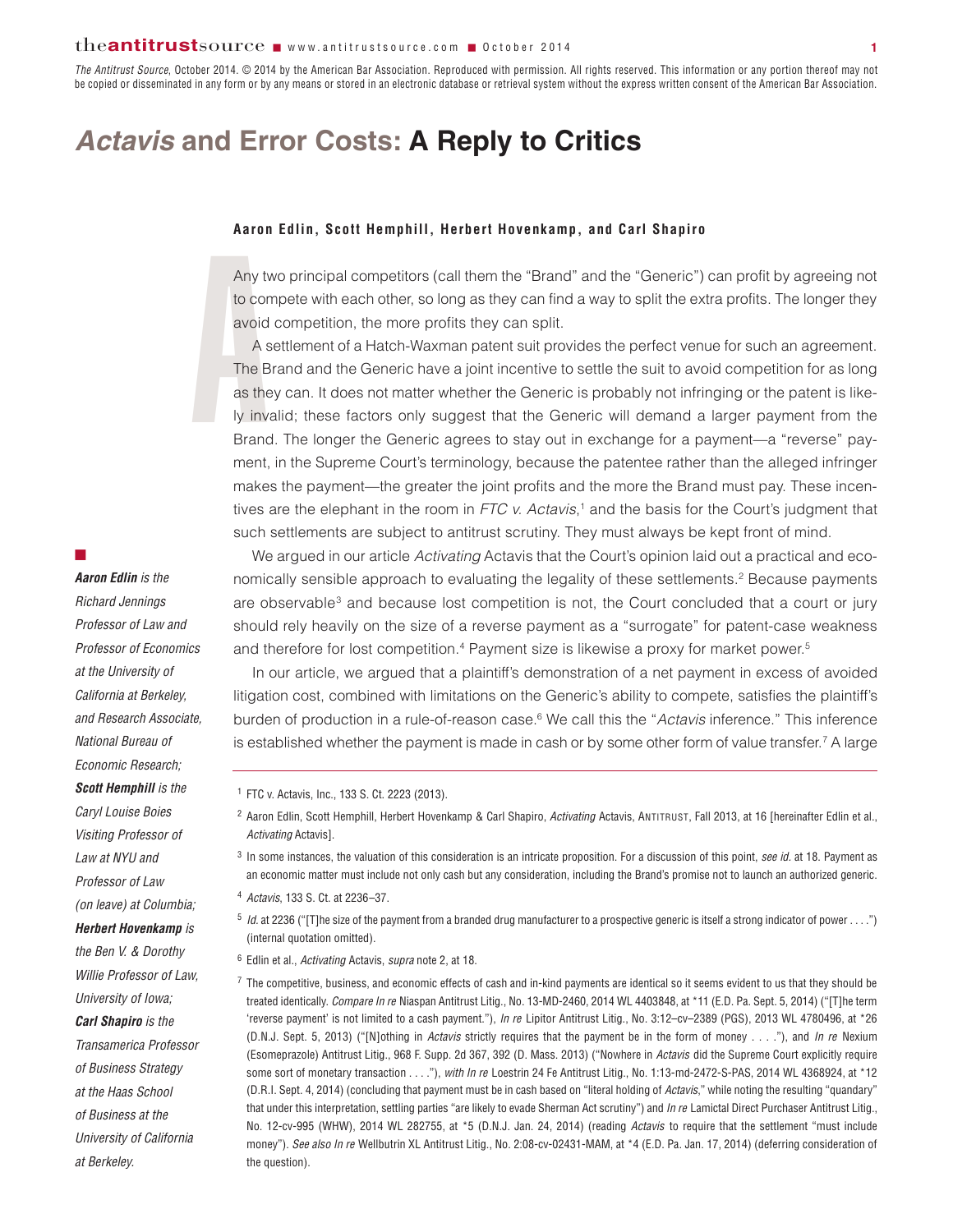*Without the* **Actavis**

*inference, it would be*

*very hard for a plaintiff*

*to prove that there has*

*been payment for delay,*

*would be that the Brand*

*would pay for delay.* 

*and in turn it likely*

Brand payment, as part of an agreement with delayed Generic entry, is not irrefutable evidence of an anticompetitive settlement agreement, but it does leave the defendants with some explaining to do.

The Actavis inference finds ample support in both case law and economic analysis. The inference follows directly from the Court's opinion, which states, for example, that "a court, by examining the size of the payment, may well be able to assess its likely anticompetitive effects along with its potential justifications without litigating the validity of the patent  $\dots$ ." <sup>8</sup> The inference is also supported by the straightforward economic model that we offered in Activating Actavis; our model exposed the basic incentive to delay competition identified by the Court and the correspondence between the size of a reverse payment and the reasonable inference of delay.

Our analysis has been challenged by four economists, Barry Harris, Kevin Murphy, Robert Willig, and Matthew Wright (HMWW).<sup>9</sup> HMWW have two central claims: (1) that our proposal is contrary to Actavis because it conflicts with the Court's refusal to adopt a particular "quick-look" approach and (2) that our proposed interpretation condemns procompetitive agreements. HMWW offer a theoretical example in support of their second claim.

In this reply, we explain why HMWW are mistaken on both points. Without the Actavis inference, it would be very hard for a plaintiff to prove that there has been payment for delay, and in turn it likely would be that the Brand would pay for delay. In other words, once one fully takes into account the parties' joint incentives to delay generic entry, even in HMWW's theoretical example, the Actavis inference will, in practice, lead to more competitive outcomes than would arise without it. The approach we favor prevents many false negatives that would occur if courts could not infer delayed competition from payment size. Our approach also will produce few false positives, contrary to the implication of HMWW's critique.

# **The** *Actavis* **Inference Is Legally Sound**

HMWW first attack the Actavis inference on essentially legal grounds, asserting that we "ignore the language of the Actavis opinion that expressly rejects the 'quick-look' approach and finds that many factors need to be considered in a rule-of-reason analysis of reverse payments."10 We disagree. In fact, as detailed in our earlier article, the Actavis inference is rooted in a close reading of the case.

HMWW are correct that the Court rejected a particular quick-look approach. That approach would have limited the plaintiff's burden to establishing a gross payment to the generic and delayed generic entry, and sharply limited the defendants' permitted responses. But HMWW overstate the implications of that rejection. Our interpretation of Actavis differs from the rejected quick-look rule in two respects.

First, our interpretation expands the plaintiff's burden. The rejected approach relieved plaintiffs from the burden of establishing a large net payment to the Generic; instead, plaintiffs only would have needed to show that the Brand made a gross payment. Defendants would have then borne the burden of arguing that the payment was no larger than avoided litigation cost, or was made

<sup>8</sup> *Actavis*, 133 S. Ct. at 2237.

<sup>9</sup> Barry C. Harris, Kevin M. Murphy, Robert D. Willig & Matthew B. Wright, *Activating* Actavis*: A More Complete Story*, ANTITRUST, Spring 2014, at 83 [hereinafter HMWW].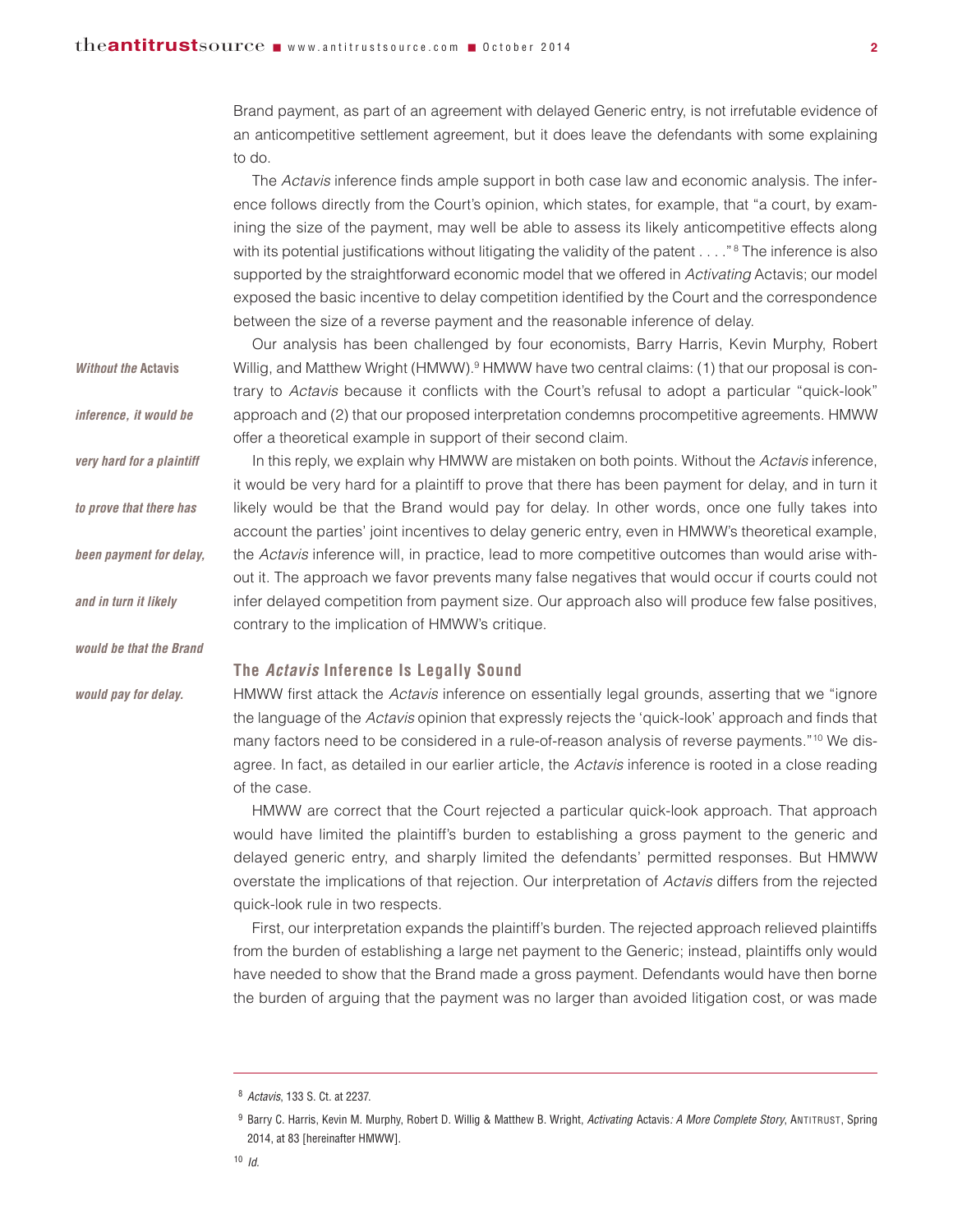in exchange for Generic services rather than delay.<sup>11</sup> Under our approach, the plaintiff bears the burden on these points. This is how we read Actavis.

More precisely, we propose that the plaintiff bear the burden of production as to avoided litigation expense and the burden of persuasion overall. As to the value of services rendered by the Generic, we suggest that a court place the burden of production on defendants because they have better information about that. Our attention to avoided litigation expense and the value of Generic services again corresponds to the emphasis placed on these points by the Court: "Where a reverse payment reflects traditional settlement considerations, such as avoided litigation costs or fair value for services, there is not the same concern that a patentee is using its monopoly profits to avoid the risk of patent invalidation or a finding of noninfringement."12

Second, our approach also differs from a quick look by permitting the defendant to offer a wider range of responses. In a quick look, defendants may present evidence that the restraint is in fact, on balance, procompetitive.13 But quick-look cases are truncated, in that they deprive defendants of the opportunity to challenge the initial inference of an anticompetitive effect by, for example, presenting evidence that market power is lacking. In contrast, our ordinary rule-of-reason procedure leaves defendants free to present contrary evidence that challenges the inference of anticompetitive effect.

The rejection of a quick look, however, does not mean that the plaintiff must show directly that the settlement led to later entry than that expected in litigation. Such a direct showing would require litigating the patent, a trial by ordeal that the Court explicitly says is unnecessary if a sufficiently sizable reverse payment exists. Rejection of a quick-look approach alters the applicable procedure, but the Court makes clear that even under its rule-of-reason approach, the Court will accept the use of surrogates or shortcuts, provided that they are reasonable to the situation at hand. Even under the rule of reason, the parties need not "present every possible supporting fact or refute every possible pro-defense theory."14 Rather, there is a "sliding scale in appraising reasonableness."15

It bears repeating that the *Actavis* inference does not preclude antitrust defendants from rebutting the prima facie case or otherwise presenting a defense. Similar inferences have been a part of antitrust law for more than 50 years. For example, in merger cases, a presumption of illegality may be established based on information about the number of firms in a relevant market and their market shares. The merging parties can then rebut this inference.<sup>16</sup>

The Court emphasizes the reverse payment's size as the key to understanding the settling parties' likely motivations and the settlement's potential anticompetitive effects. A key question under the rule of reason is always what evidence creates a sufficient inference of "likely anticompetitive effects," thereby shifting the burden to the defendant. Another critical question is what justifica-

<sup>11</sup> *See* Brief for the Petitioner at 17, FTC v. Actavis, Inc., 133 S. Ct. 2223 (2013) (No. 12-416) ("The principal means of rebuttal would be through proof that the payment was instead consideration for unrelated property or services, or that the payment was commensurate with the litigation costs that the brand-name manufacturer would otherwise have borne."); *id.* at 37–39 (elaborating this approach).

<sup>12</sup> *Actavis*, 133 S. Ct. at 2236.

<sup>13</sup> *Id.* at 2237 ("'Quick-look analysis in effect' shifts to 'a defendant the burden to show empirical evidence of procompetitive effects . . . .'") (quoting Cal. Dental Ass'n. v. FTC, 526 U.S. 756, 775 n.12 (1999)).

<sup>14</sup> *Id.* at 2237.

<sup>15</sup> *Id.* (internal quotation marks omitted).

<sup>16</sup> *See, e.g.*, United States v. Phila. Nat'l Bank, 374 U.S. 322, 363–64 (1963); United States v. Bazaarvoice, Inc., No. 13–cv–00133–WHO, 2014 WL 203966, at \*64 (N.D. Cal. Jan. 8, 2014).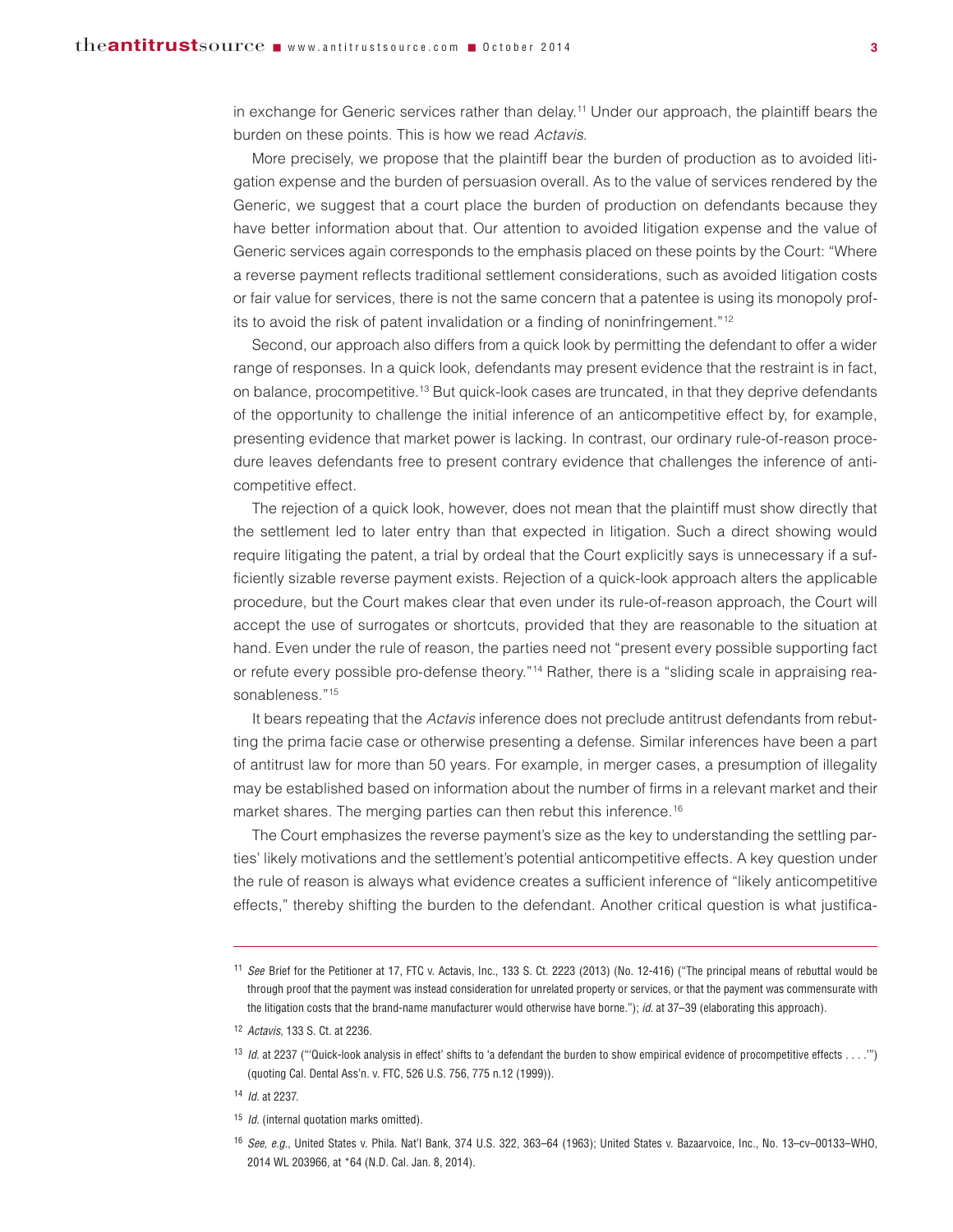tions the courts will admit to rebut the inference. It is clear from both our analysis and from the Court's opinion that a large reverse payment creates such an inference. The threshold for sufficient "largeness" suggested by both the Court and our economic logic is the sum of likely avoided litigation costs and the reasonable value of any other consideration provided by the Generic, such as services.

The Court's repeated use of the terms "unexplained" or "unjustified" to modify "large reverse payments" suggests that such payments are not illegal if appropriately justified, and that the burden is on the defendant to justify (i.e., explain) them. The Court writes that "[a]n antitrust defendant may show in the antitrust proceeding that legitimate justifications are present, thereby explaining the presence of the challenged term and showing the lawfulness of that term under the rule of reason."<sup>17</sup> The Court concludes that "[i]n sum, a reverse payment, where large and unjustified, can bring with it the risk of significant anticompetitive effects; one who makes such a payment may be unable to explain and to justify it . . . . "<sup>18</sup> Allocating the burden to the defendant to provide justifications for a settlement also makes sense: it would be unreasonable and inefficient to expect a plaintiff to prove the absence of any convincing justification without requiring the defendants first to narrow the scope of the facts and justifications at issue by making their case.

## **The** *Actavis* **Inference Accommodates Procompetitive Settlements**

We now turn to HMWW's central claim: that our rule would sometimes condemn procompetitive settlements. Our reply to this claim is that once one accounts for the parties' clear incentive to delay generic entry, false negatives would abound under the HMWW rule, while false positives will be exceedingly rare under our rule.

We define a settlement in a reverse payment case as anticompetitive if consumers are worse off under the settlement than they would be under one of two benchmarks: (1) the outcome of litigation, in expectation; or (2) an alternative settlement that did not include a large payment. A settlement is anticompetitive if competition is delayed in comparison to either benchmark. Actavis supports this approach. There, the Court points out that if antitrust law prohibits the parties from settling with a large reverse settlement, they can (typically) settle without one, and with an earlier entry date.19 The Actavis dissent criticizes the Court for not explaining why a better settlement will ordinarily exist, but acknowledges and apparently accepts this standard.20 Consistent with our definition of anticompetitive settlements, HMWW write that a reverse payment benefits consumers if it: "(1) causes the Brand to be willing to accept a settlement permitting entry on a date earlier than the expected entry date under litigation; and (2) results in a settlement that would not have occurred without a reverse payment."21

HMWW criticize the model that we propose because it assumes risk neutrality and is therefore a special case. But, as we shall explain, the Actavis inference remains valid in much broader cir-

<sup>17</sup> *Actavis*, 133 S. Ct. at 2236.

<sup>18</sup> *Id.* at 2237.

<sup>&</sup>lt;sup>19</sup> *Id.* The Court noted: "[T]he fact that a large, unjustified reverse payment risks antitrust liability does not prevent litigating parties from settling their lawsuit. They may, as in other industries, settle in other ways, for example, by allowing the generic manufacturer to enter the patentee's market prior to the patent's expiration, without the patentee paying the challenger to stay out prior to that point." *Id.*

<sup>20</sup> *See id.* at 2247 (Roberts, C.J., dissenting) ("The majority assures us, with no support, that everything will be okay because the parties can settle by simply negotiating an earlier entry date for the generic drug manufacturer, rather than settling with money.").

<sup>21</sup> HMWW, *supra* note 9, at 83.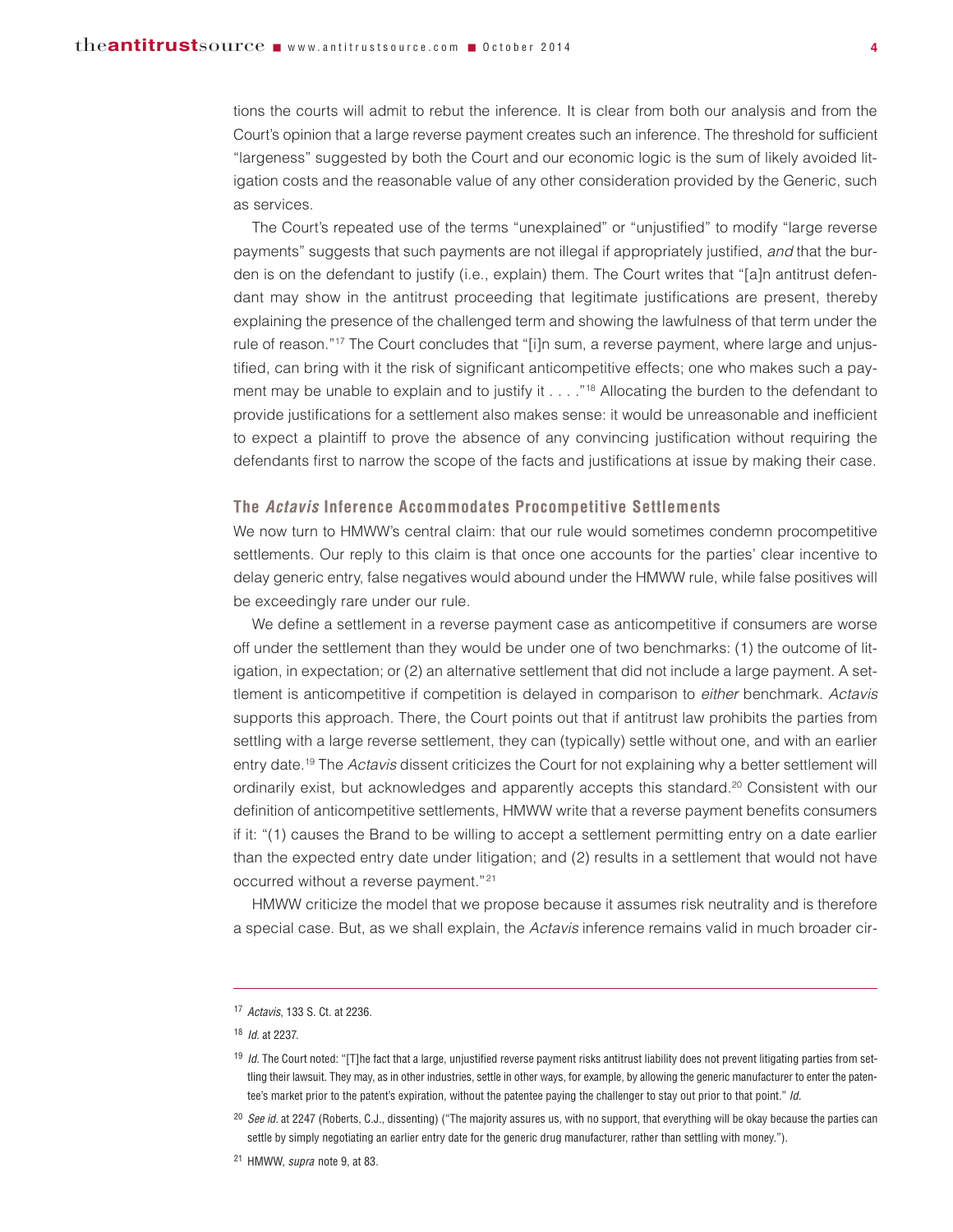cumstances, and the HMWW possibility of a procompetitive settlement is based on quite a special case. Indeed, considering false negatives as well as false positives, our approach yields greater accuracy than HMWW's preferred approach.

HMWW's first example of a "procompetitive" settlement actually involves payment for delay. In that example, the patent has 100 months left.<sup>22</sup> A risk-averse Brand has a 70 percent chance of winning its suit against a Generic so the expected date of entry under litigation is 70 months. Nonetheless the Brand pays the defendant a large reverse payment and agrees to an earlier entry date than expected under litigation—say 50 months—in order to get a certain outcome and avoid bearing the risk cost from an uncertain litigation outcome. HMWW argue that when our model is extended to include Brand risk aversion, such settlements with large reverse payments and early entry dates are possible.<sup>23</sup> We agree with them that it is theoretically possible that a sufficiently risk-averse Brand might (if necessary) be willing to make a high payment and at the same time settle for an entry date that occurs before the expected date under litigation.<sup>24</sup> (In Activating Actavis, we concluded that the Court did not wish to entertain arguments, such as this one, that rely on Brand risk aversion. Here we discuss the appropriate approach if, contrary to that conclusion, such arguments are permitted.)

The first problem with this HMWW example is that this hypothetical settlement is actually not procompetitive under the dual benchmark standard that all members of the Court accept, and which HMWW also appear to adopt. If the large and unexplained payment is prohibited under antitrust law, then the parties have a strong incentive to reach an alternative settlement with an earlier entry date and no large reverse payment. Compared with this alternative settlement, the proposed "procompetitive" settlement is actually anticompetitive, as it involves a payment made to delay the start of competition. HMWW presumably appreciate this feature of their example, but they downplay it.

The second problem with this HMWW example is that the parties would not choose this hypothetical settlement. Their settlement is simply not an equilibrium outcome in their own model. If the parties are free to choose among what HMWW call "procompetitive" settlements (all legal under HMWW's approach), the parties will have a strong incentive to choose an entry date very close to the expected entry date under litigation. Better yet for the parties, if they can get away with it, they would settle upon an even later entry date. We very much doubt such settlements would be deterred if antitrust law took the lenient HMWW approach to patent settlements, because although such settlements might be illegal even in HMWW's preferred legal regime, plaintiffs would find it difficult to prove that the settlement entry date came later than the expected date without an Actavis inference.

Figure 1 illustrates why the Brand and Generic would not pick the hypothetical "procompetitive" settlement that HMWW propose. Figure 1 is based on Figures 2 and 3 in HMWW's article. In our Figure 1, the point S represents what HMWW call a procompetitive settlement where the Actavis inference would yield a false positive (any point on the supposedly procompetitive segment in

<sup>22</sup> We refer here to their example, *id.* at 85–86, in the section titled "The EHHS Result Does Not Always Hold When Other Factors Are Considered."

<sup>23</sup> *See id.* at 85–86 & fig. 2.

<sup>24</sup> For purposes of this reply, we adopt HMWW's assumptions that the Brand is risk averse and the Generic is risk neutral, *see id.* at 85 & n.18, as well as HMWW's implicit assumption that the Brand lacks substantial bargaining power in settlement negotiations. If the Generic is sufficiently risk averse, or the Brand has substantial bargaining power, it is likely that the Brand will not need to make a high payment to the Generic, except to gain an entry date later than the expected entry date under litigation.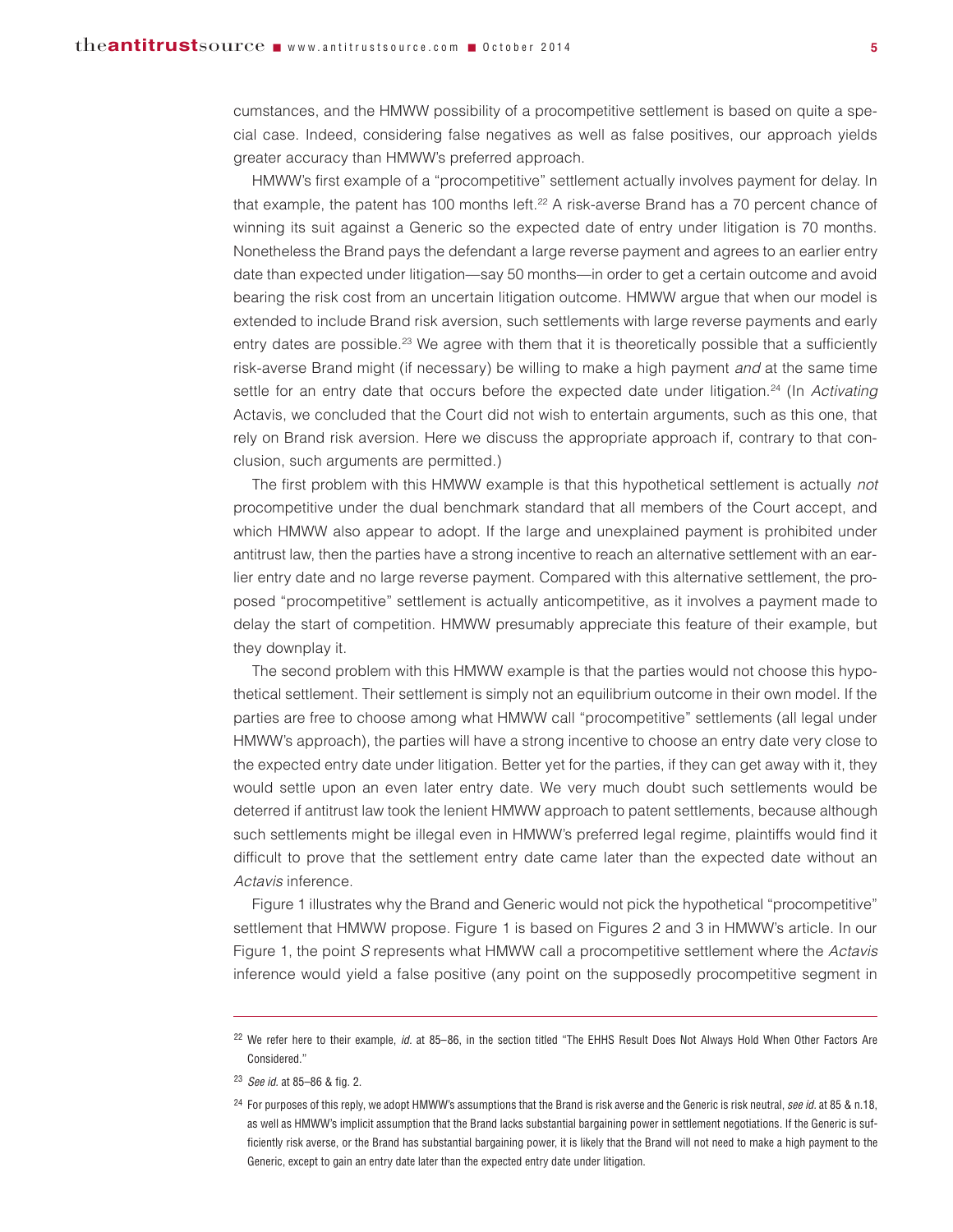

HMWW Figure 2 or in the shaded area in HMWW Figure 3). Under the settlement S, the reverse payment X exceeds the Brand's avoided litigation costs  $C_B$ , and the entry date for the Generic is earlier than the expected entry date under litigation.

We now demonstrate that the Brand and Generic will not agree to settle at point S. The steeper line through S represents settlements that the Brand considers equally attractive to S. The flatter line through S represents settlements that the Generic considers equally attractive to S. The Generic's indifference line is flatter than the Brand's due to the fundamental incentive that, as we noted, should always be front of mind: delaying entry is more valuable to the Brand (because it prolongs monopoly profits) than the cost to the Generic, which only loses a share of profits under competition. All points northeast of S between these two lines, as shown by the shaded area in Figure 1, are preferred by both the Brand and the Generic to S.

The parties' incentive is to delay entry and split the extra profits, moving their settlement into the shaded area in Figure 1. Just which alternative settlement they will pick depends on how they split the joint gains from delayed entry by the Generic. If the gains are split equally, the parties will have an incentive to move out along the Ray of Delay depicted in Figure 1. With unequal bargaining power, the Ray of Delay would rotate up or down, but regardless of the ray's slope, the parties will seek to move out along the ray. As the parties move out along the Ray of Delay, the Brand pays ever larger amounts for ever more delay. The parties have an incentive to push out as far as they can along the Ray of Delay, up to patent expiration, limited only by antitrust risk. HMWW do not dispute this fact. The incentive to move out the Ray of Delay is the elephant in the room of reverse payment cases, one that should not be forgotten.

How would the courts evaluate such settlements to make sure that they toe the line, according to HMWW? As we understand their approach, an antitrust plaintiff would need to present direct evidence that the Brand had, in their example, no more than a 70 percent chance of winning the patent suit. This direct approach to evaluating the settlement, without the benefit of an inference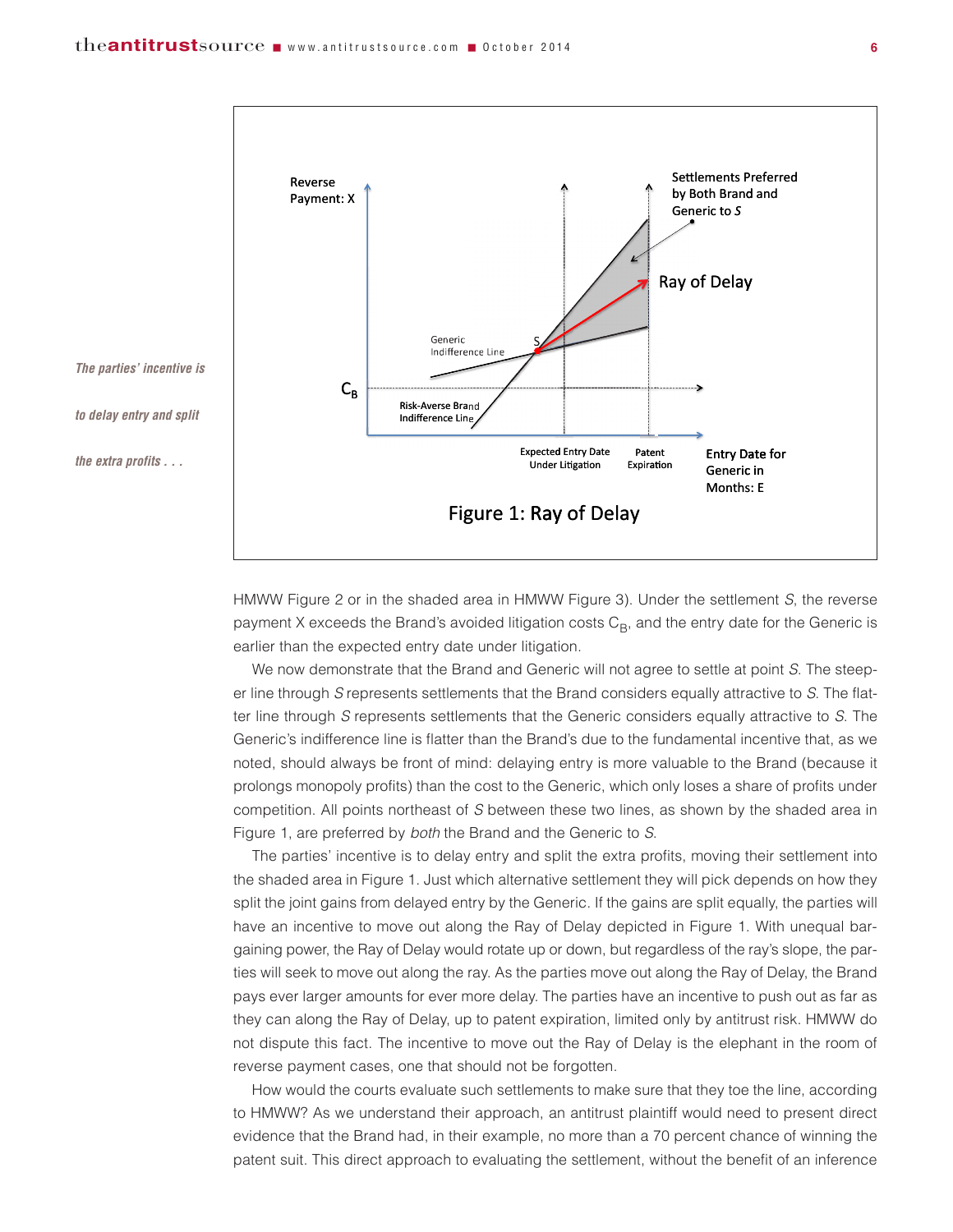from a large unexplained payment, would be very difficult to reliably implement. It would be virtually impossible without litigating the patent, which the Court said should "normally" not be necessary.<sup>25</sup> A major drawback to the HMWW approach is its inconsistency with Actavis, which emphasizes the inference of harm to competition that can be drawn from a large unexplained payment. Another drawback is that plaintiffs would find it very difficult in practice to prove directly that a payment was for delay, so HMWW are inviting many false negatives if the large reverse payment cannot be used to infer anticompetitive effects.

HMWW also offer a second example, carefully constructed to preclude the possibility of a voluntary settlement with a reverse payment below the Brand's avoided litigation cost.<sup>26</sup> Unlike their first example, this example creates a settlement region that is procompetitive under the dual benchmark standard. However, the assumptions underlying this example are quite particular. This region can exist only if the Brand is risk averse and, simultaneously, the Generic is unreasonably optimistic in its expectations of success at trial in the patent suit. It will be a challenge for courts to determine ex post what the ex ante beliefs of the Brand and Generic were, but let's assume, nonetheless, that courts can somehow know whose ex ante expectations are reasonable.

We agree—assuming that risk aversion defenses are allowed at all—that if the defendants

could prove they were in this region, they would have found the "convincing justification" that the Court spoke of for a large reverse payment.<sup>27</sup> But the possibility of such a region does not justify eliminating the inference that we propose within a standard rule-of-reason framework.<sup>28</sup> As explained above, without the Actavis inference, there would be many false negatives, as antitrust plaintiffs struggled in every case to compare the settlement to a reconstructed measure of the expected litigation outcome.

Moreover, our point about the frequency of significant false positives under the Actavis inference is fundamental and applies equally to HMWW's second example. As with their first example, their proposed procompetitive settlement is not an equilibrium because the defendants will always seek to delay entry (moving out along the Ray of Delay) for as long as they can get away with, and split the resulting monopoly profits. The point here is that switching to HMWW's preferred legal regime would not yield many of the procompetitive settlements that they say should motivate their regime. Parties will instead be free to follow their incentives to delay. As a result, the greatest problem is not the false positives that concern HMWW. Rather, the greatest problem is the false negatives that will dominate in practice if plaintiffs do not have a practical way to try these cases.

#### **Conclusion**

*[T]he greatest problem*

*is the false negatives*

*that will dominate in*

*practice if plaintiffs do*

*not have a practical*

*way to try these cases.* 

A practical approach is to allow the plaintiff an inference of anticompetitive effect if the plaintiff shows that a large reverse payment has been made and entry has been restricted. The theoretical possibility of false positives under the Actavis inference does not make it a bad rule. We must ask how many false positives are produced by the inference; how many remain once the inference is supplemented by defendants' opportunity to demonstrate that their settlement is in fact procompetitive; and how many false negatives are avoided, all compared to an alternative method of establishing liability.

- <sup>27</sup> *See Actavis*, 133 S. Ct. at 2237.
- <sup>28</sup> *See, e.g.*, Einer Elhauge & Alex Krueger, *Solving the Patent Settlement Puzzle*, 91 TEX. L. REV. 283 (2012) (considering risk aversion and asymmetric expectations and reaching a similar result).

<sup>25</sup> *Actavis*, 133 S. Ct. at 2236 ("[I]t is normally not necessary to litigate patent validity to answer the antitrust question . . . .").

<sup>&</sup>lt;sup>26</sup> HMWW, *supra* note 9, at 86–87 & fig. 3, in the section titled "Reverse Payments May Permit Settlements that Enhance Consumer Welfare."